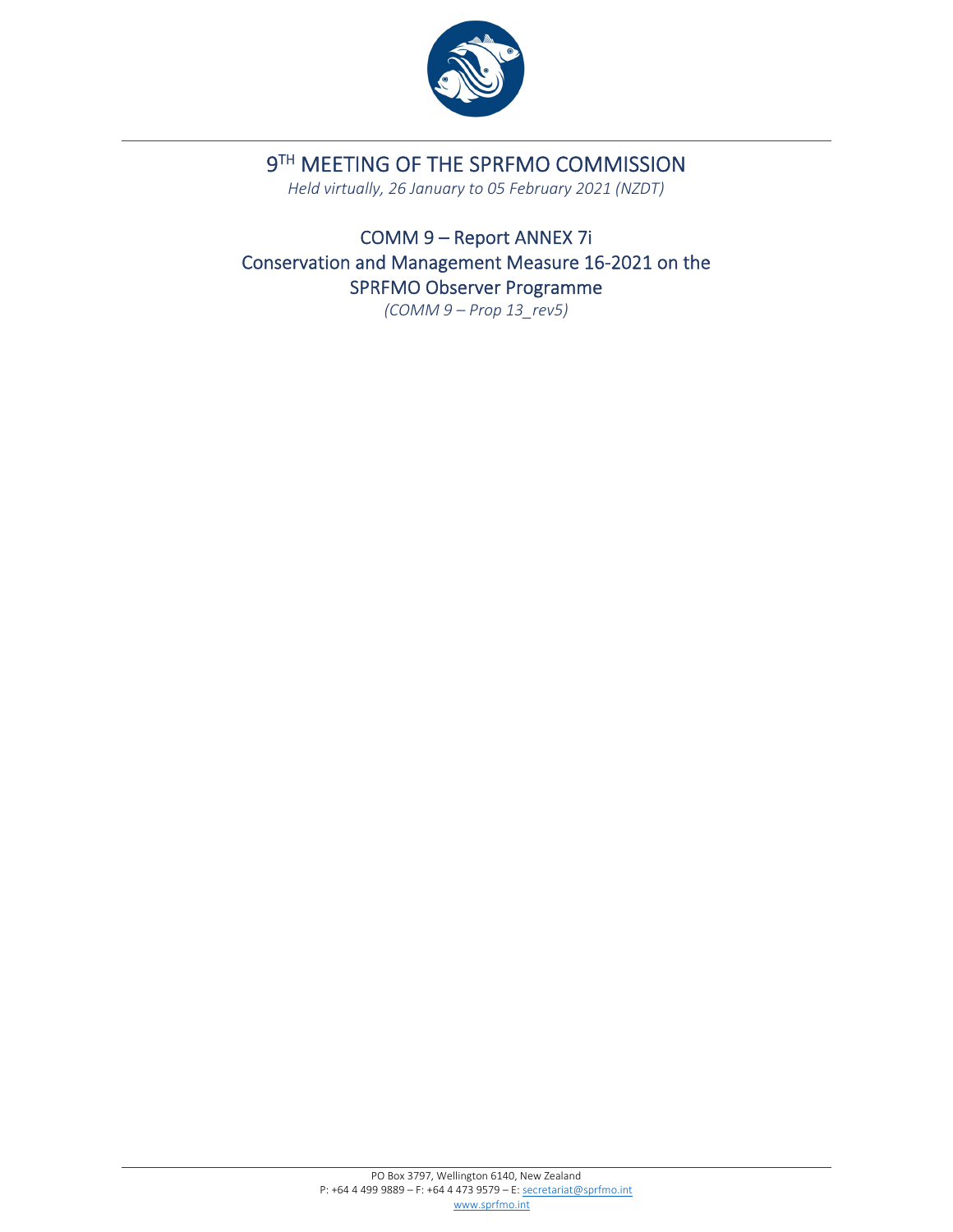

## CMM 16-202149

## Conservation and Management Measure Establishing the SPRFMO Observer Programme

*(Supersedes CMM 16‐20198)*

### The Commission of the South Pacific Regional Fisheries Management Organisation;

*RECOGNISING* United Nations General Assembly Sustainable Fisheries Resolutions 63/112 and 71/123 which encourage the development of observer programmes by regional fisheries management organisations (RFMOs) and arrangements to improve data collection;

*RECALLING* that, according to Article 28 of the Convention on the Conservation and Management of High Seas Fishery Resources in the South Pacific Ocean (the Convention), the Commission shall establish an observer programme, to be operated in accordance with standards, rules and procedures developed by the Commission;

*NOTING* that Article 28 of the Convention sets out the functions of the observer programme and that the observer programme shall be coordinated by the Secretariat of the Commission in a flexible manner to take account of the nature of the fisheries resources and other relevant factors;

*NOTING* that the primary function of observers on board fishing vessels is the collection of scientific information and that observers are not enforcement officials, but that Article 28 of the Convention specifies that the information collected by the observer programme shall, as appropriate, also be used to support the functions of the Commission and its subsidiary bodies, including the Compliance and Technical Committee (CTC);

*NOTING* the importance of the collection of robust scientific information, consideration should be given to *inter alia* cost‐effectiveness and safety at sea.

*NOTING that Article 19(2)(b) of the Convention stresses the need to avoid adverse impacts on, and ensure access to fisheries by, subsistence, small‐scale and artisanal fishers and women fish workers when establishing CMMs for fishery resources covered by the Convention.*

*NOTING ALSO* that one of the functions of the Commission is to promote the conduct of scientific research to improve knowledge of fishery resources and marine ecosystems in the Convention Area and of the same fishery resources in adjacent waters under national jurisdiction;

*NOTING FURTHER* that scientific research vessels performing fishing operations for research purposes will have on board scientific personnel whose primary function is the collection of scientific data and information;

*ACKNOWLEDGING* that high‐quality data and information related to the fishing activity in the Convention Area, and its impacts on the marine environment occurring in the SPRFMO area are essential for the Commission to adopt and implement effective and timely Conservation and Management Measures (CMMs);

*DETERMINED* to ensure the collection of data and information that can be used for effective assessment and management of SPRFMO fisheries resources, including target species and bycatch, and interaction of fishing activities with the environment and species occurring in the Convention Area, to improve the certainty of future scientific advice while taking into account ecosystem considerations;

*RECOGNISING* the international nature of fishing activity and management of SPRFMO fisheries resources, and the consequent need to deploy well-trained and accredited observers;

*RECOGNISING* the nature of the observer's work at sea and that the collection of data and information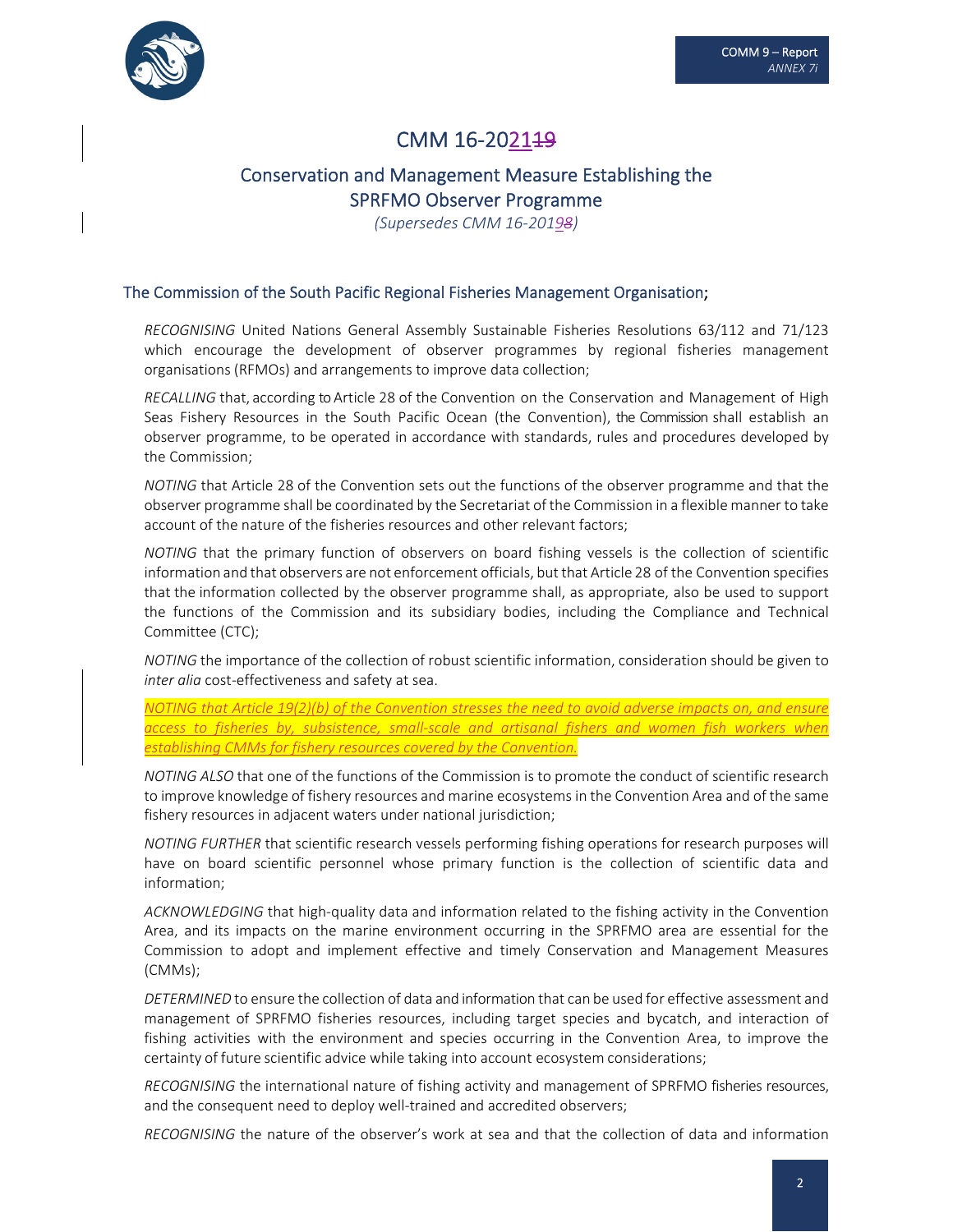

needs to be coupled with safe conditions for observers while on board fishing vessels;

*ACKNOWLEDGING* that electronic monitoring systems, study fleets and self‐sampling have been successfully tested for certain types of data in some fisheries and that the Commission, with the advice of the Scientific Committee (SC), could explore minimum standards for their implementation, as practical and appropriate;

*COMMITTED* to ensure that the SPRFMO Observer Programme (SPRFMO OP) is developed under a robust and transparent governance framework;

*RECOGNISING* the need to establish clear procedures for attaining accreditation of national observer programmes and service providers under the SPRFMO OP;

*ADOPTS* the following CMM in accordance with Articles 8 and 28 of the Convention:

## General Rules

- 1. This CMM establishes the standards, rules and procedures to establish the SPRFMO OP and to ensure it achieves the objectives specified in Article 28 of the Convention.
- 2. The purpose of the SPRFMO OP is to facilitate the collection of verified scientific data and additional information related to fishing activities in the Convention Area and its impacts on the ecosystem, and also to support the functions of the Commission and its subsidiary bodies, including the CTC.
- 3. The SPRFMO OP shall apply to all fishing vessels flying the flag of a Member or Cooperating non-Contracting Party (CNCP) fishing for fisheries resources in the Convention Area for which a minimum level of observer coverage applies in the relevant CMMs in force.
- 3bis. Notwithstanding paragraph 3 above, for artisanal fishing vessels less than 15 meters from coastal developing States fishing for jumbo flying squid, where extraordinary accommodation and safety concerns may exist that precludes deployment of an onboard observer in accordance with the SPRFMO Observer <u>Program, a coastal developing State <del>mayshall</del>\_will employ an alternative scientific monitoring approach</u> that will collect data equivalent to that specified in this Observer Programme and in CMM 18‐2020, in a manner that ensures comparable coverage. In any such cases, the Member or CNCP wishing to avail itself of an alternative approach must present the details of the approach to the Scientific Committee for evaluation. The Scientific Committee will advise the Commission on the suitability of the alternative approach for carrying out the data collection obligationsset forth in this Observer Programme and in CMM 18‐2020. Alternative approaches implemented pursuant to this provision shall be subject to the approval of the Commission at the annual meeting prior to implementation. Once the alternative approach has been approved, the coastal developing State will notify the Commission prior to the start of their fishing operations. This derogation does not extend to any other obligations contained in this or other CMMs in f<mark>orce. This exception will be revised by the Commission in 2026.</mark> Unless otherwise decided by the Commission, this derogation will expire on 1 January 2026.
- 3.4. Members and CNCPs are encouraged to undertake their best efforts to have observers on board their fishing vessels<sup>1</sup> flying their flags and fishing for fisheries resources in the Convention Area for which there is no fishery‐specific CMM in force. The Scientific Committee shall provide advice to the 8th meeting of the Commission in 2020 on the appropriate levels of observer coverage for these fisheries.
- 4.5. Observers shall have the rights and duties set out in Annex 1 of this CMM. Members and CNCPs shall ensure that observers from their national observer programmes perform their duties.
- 5.6. Members and CNCPs shall also ensure that owners and fishing operators, vessel captains, officers and crew of vessels flying their flag:
	- a) Respect the rights of observers set out in Annex 1 of this CMM, and

 $1$  For the purposes of this paragraph, fishing vessels exclude reefer and supply vessels.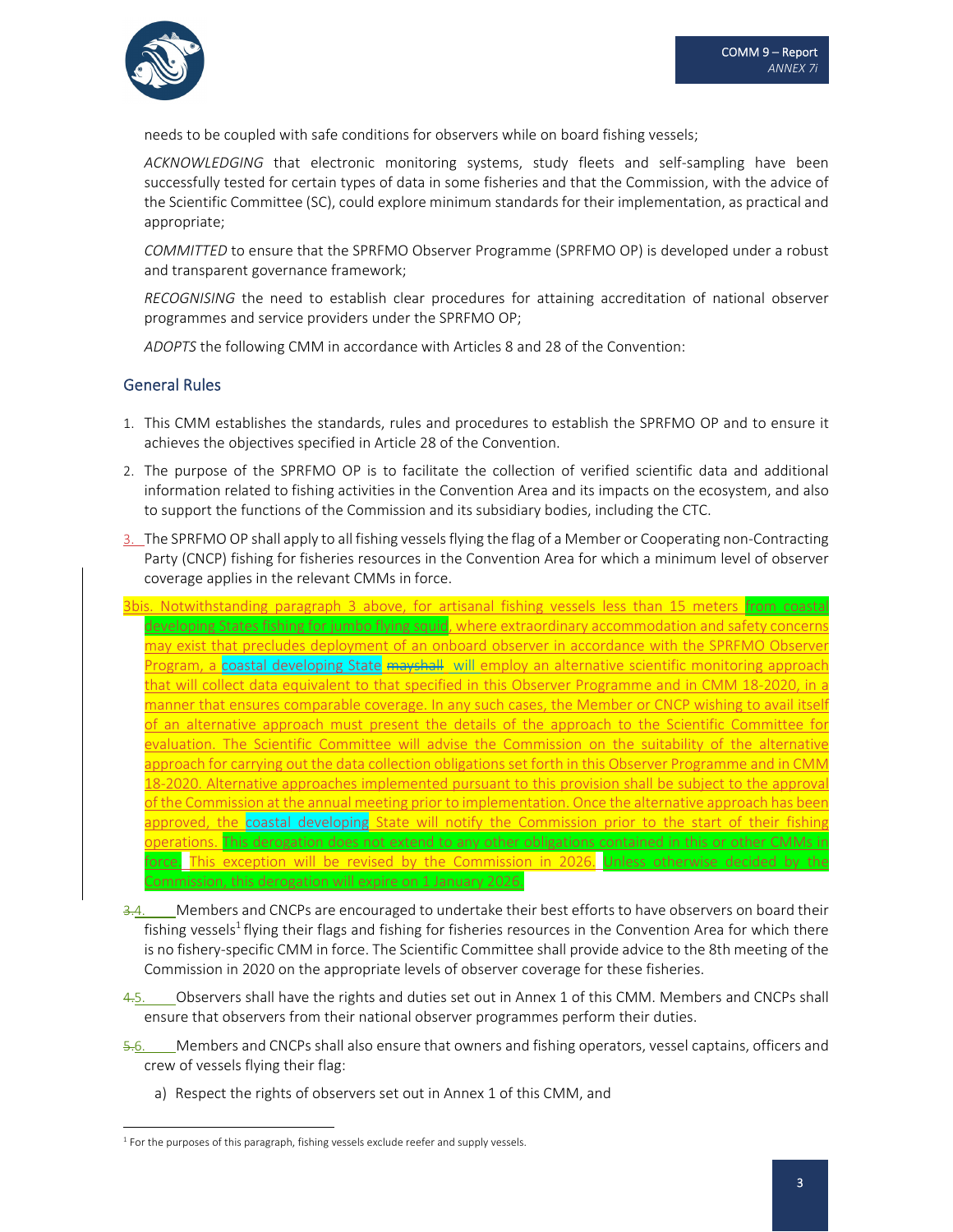- b) comply with the standards and duties set out in Annex 2 of this CMM.
- $6.7$ . Members and CNCPs shall ensure that their national observer programmes and service providers only deploy independent and impartial observers.
- $7.8$ . The Commission, based on the advice of the SC, should explore and, where feasible, complementary with other means of collecting scientific data and additional information in conjunction with human observers.

#### Deployment of Observers

- 8.9. To fulfil their obligations under the Convention and the relevant CMMs adopted by the Commission, Members and CNCPs shall only deploy observers sourced from a national observer programme or service provider accredited according to the provisions of this CMM.
- 9.10. Observers from an accredited national observer programme of a Member or CNCP shall only be deployed on board vessels flagged to another Member or CNCP with the consent of both Members or CNCPs.
- 10.11. Individual observers have the right to refuse a deployment on board a fishing vessel for justified reasons, including when safety issues have been identified on the vessel to be deployed or due to serious illness of the observer before boarding. The national observer programme or service provider shall ensure that the reasons for such refusal are documented and that a copy of such documentation is provided to the SPRFMO Secretariat, which will forward it to the relevant Member or CNCP.

## Levels of Coverage

- $\frac{11}{10}$ . Members and CNCPs shall ensure that all fishing vessels flying their flag carry observers from a national observer programme or service provider accredited under the SPRFMO OP to meet the minimum levels of observer coverage required by the relevant applicable SPRFMO CMM(s) while operating in the Convention Area<sup>2</sup>.
- 12.13. Scientific research vessels flying the flag of a Member or CNCP fishing for research purposes in the Convention Area shall be exempted from the obligation to carry accredited observers on board<sup>3</sup>. In these cases, Members and CNCPs shall comply with the data collection and reporting obligations of paragraphs 42, 43 and 44, and shall ensure that scientific personnel on board possess the capacity to perform in full all of the observation and reporting responsibilities contained in those paragraphs.
- 13.14. For fisheries where 100 percent of observer coverage is not required, Members and CNCPs shall ensure that the method of assigning observers on vessels flying their flag is representative for the fishery to be monitored and commensurate with the specific data needs of the fishery as a whole. This requirement is subject to practical constraints related to Members and CNCPs with a small number of fishing vessels or trips.
- 14.15. In relation to paragraph 14 of this CMM, Members and CNCPs shall document and provide information on the methods used to allocate observers on fishing vesselsflying their flag to meet the observer coverage requirements, and shall also provide this information in their National Annual Report to the SC. The SC shall review the method used by each Member or CNCP and provide recommendations for improvement, when necessary.

<sup>2</sup> CMM 01‐2020 (*Trachurus murphyi*), CMM 03‐2020 (Bottom fishing) and CMM 13‐2020 (Exploratory fisheries) specify observer coverage levels for these fisheries.

<sup>&</sup>lt;sup>3</sup> This paragraph does not apply to fishing under CMM 13-2020 (Exploratory Fisheries) - observer requirements for exploratory fishing are specified under paragraph 18 of that CMM.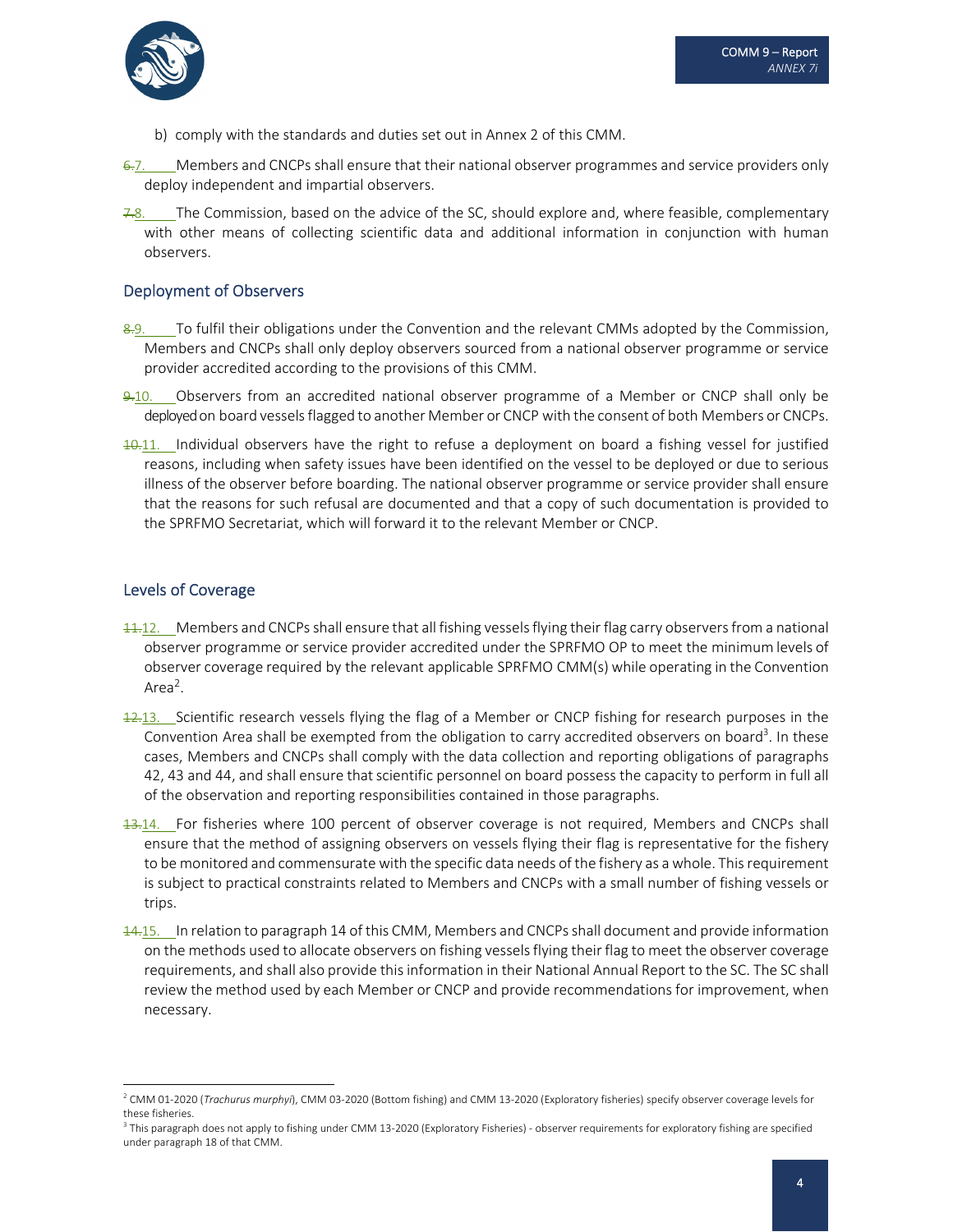

## Accreditation

#### *Accreditation Evaluator*

- **15.16.** The SPRFMO OP Accreditation Evaluator is the public or private person or entity tasked by the Commission to assess and evaluate the applications for accreditation. The SPRFMO OP Accreditation Evaluator shall have addressed any potential or actual conflict of interest in the course of delivering its service.
- 16.17. Applications for the accreditation of national observer programmes may be submitted by Members or CNCPs while applications by service providers may be submitted directly by an external, non‐ governmental provider of observers, or a Member or CNCP under the SPRFMO OP. Subject to paragraphs 34 and 36 of this CMM, the evaluation of each national observer programme or service provider shall only be undertaken by the SPRFMO OP Accreditation Evaluator.
- $17.18$ . Subject to paragraphs 28, 29 and 30 of this CMM, the SPRFMO OP Accreditation Evaluator shall evaluate the national observer programmes and service providers against the minimum requirements and standards set by the Commission in Annex 3 of this CMM.
- 18.19. The Secretariat shall ensure that the SPRFMO OP Accreditation Evaluator is required, through its service contract, to maintain the confidentiality of any information received by a Member, CNCP or service provider pursuant to this accreditation process.
- 49.20. A Decision of the Commission will designate a SPRFMO OP Accreditation Evaluator no later than at its  $8<sup>th</sup>$  annual meeting. The procedure for appointing the SPRFMO OP Accreditation Evaluator, as well as the terms and conditions of engagement, are outlined in COMM7‐Report Annex 7i.
- 20.21. The SPRFMO OP Accreditation Evaluator shall be paid out of the Commission budget.

#### *Evaluation of Observer Programmes of Members, CNCPs and Service Providers by the SPRFMO OP Accreditation Evaluator*

- $24.22$ . Consistent with Article 28(1) of the Convention, the SPRFMO OP, including the accreditation process, shall be coordinated by the Secretariat and operated in accordance with the standards, rules and procedures detailed in this CMM.
- 22.23. Each Member, CNCP or service provider seeking to accredit its observer programme under the SPRFMO OP shall submit to the Secretariat and the Accreditation Evaluator, at any time, all the relevant information and documentation to fulfil the standards provided for in Annex 3, including manuals, guides and training materials. Where applications are submitted by service providers on behalf of a Member or CNCP, final responsibility for the completeness and accuracy of the information submitted shall rest with the Member or CNCP. All the information and documentation shall be provided in the official language of the Commission or with appropriate translations. The Secretariat may recommend that the Member, CNCP or service provider complete the application when there is clear evidence that substantive or essential information is missing.
- 23.24. Members and CNCPs are encouraged to inform the Secretariat and the Accreditation Evaluator a year in advance of their intention to pursue accreditation under the SPRFMO OP.
- 24.25. The Secretariat shall promptly provide the information and documentation referred to in paragraph 23 to the SPRFMO OP Accreditation Evaluator.
- 25.26. The SPRFMO OP Accreditation Evaluator shall liaise with Members, CNCP and service providers, as appropriate. Members, CNCPs and service providers shall have the opportunity to provide additional information and corrections relevant to their evaluation to the Secretariat and the Accreditation Evaluator.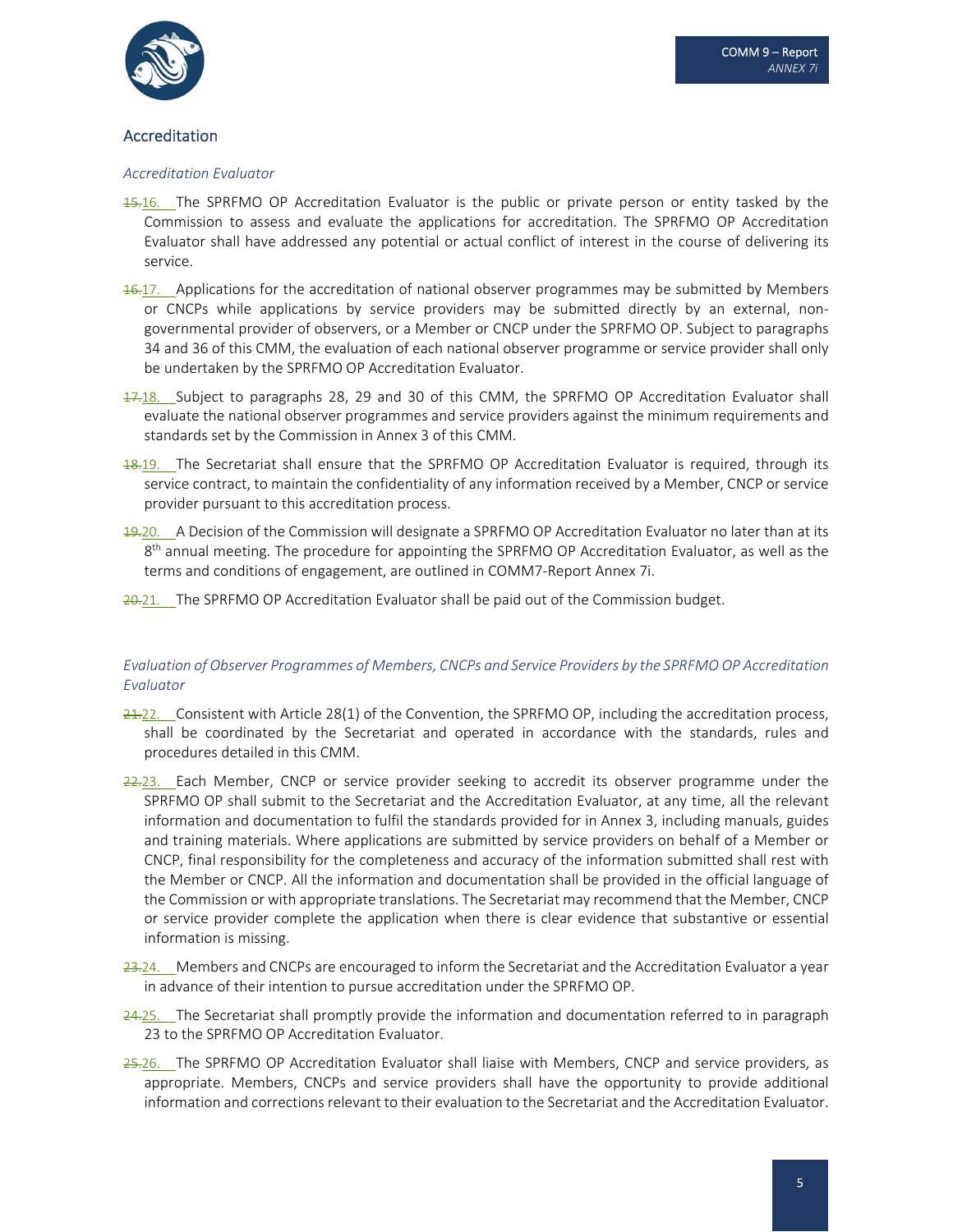

This process will be conducted by the SPRFMO OP Accreditation Evaluator in a fair, equitable, transparent and non‐discriminatory manner.

- 26.27. Following evaluation and bilateral consultation, the SPRFMO OP Accreditation Evaluator shall provide a Draft Preliminary Evaluation Report to the Secretariat and the Member, CNCP or service provider pursuing accreditation under the SPRFMO OP within 30 days indicating whether the nominated national observer programme or service provider has met the minimum standards for accreditation under the SPRFMO OP.
- 27.28. When preparing a Preliminary Evaluation Report, and in addition to assessing the fulfilment of the standards indicated in Annex 3, the SPRFMO OP Accreditation Evaluator shall also consider those national programmes and service providers currently accredited by other RFMOs.
- 28.29. The SPRFMO OP Accreditation Evaluator shall assess the consistency and compatibility between the SPRFMO Minimum standards for accreditation under Annex 3 and those required by other RFMOs, along with their practical implementation and functioning. The Member or CNCP shall provide to the Secretariat the name of the national observer programme or service provider accredited by other RFMOs, the RFMO that has accredited it, and any other supporting information requested by the Accreditation Evaluator.
- 29.30. If the Accreditation Evaluator finds that the observer programme has accreditation under another RFMO or arrangement that meets the SPRFMO Minimum standards for accreditation under Annex 3, along with its practical implementation and functioning, it will find the application favourable.
- 30.31. The Accreditation Evaluator shall submit the Final Evaluation Report to the Secretariat no later than 60 days in advance of the next Commission meeting.
- 31.32. The Commission shall decide whether to grant accreditation at its next meeting on the basis of the Final Evaluation Report.
- 32.33. If the Final Report by the SPRFMO OP Accreditation Evaluator is favourable, the Commission may decide to adopt the report and grant accreditation under the SPRFMO OP for 5 years from the date upon which accreditation is granted.
- 33.34. Should the Commission decide that, despite the favourable findings of the Final Evaluation Report by the SPRFMO OP Accreditation Evaluator, the application does not meet the minimum standard required for accreditation (Annex 3), it may decide not to grant accreditation. In that case it shall clearly outline the basis for its decision.
- 34.35. If the Final Report by the SPRFMO OP Accreditation Evaluator is not favourable, the Commission may decide to adopt the report and not grant accreditation.
- 35.36. Should the Commission decide that, despite the findings of the non-favourable Final Evaluation Report by the SPRFMO OP Accreditation Evaluator, the application meets the minimum standard required for accreditation (Annex 3), the Commission may decide to grant accreditation under any conditions as may be specified by the Commission. These conditions may include the accreditation of a national observer programme or a service provider on a temporary and conditional basis pending the fulfilment by that Member, CNCP or service provider of the deficiencies detected during the accreditation process.
- 36.37. In case an application for accreditation is not granted, nothing prevents a Member, CNCP or service provider from presenting a new application to seek accreditation. When reapplying for accreditation Members, CNCPs and service providers shall consider the findings and recommendations of the SPRFMO OP Accreditation Evaluator and the Commission.
- 37,38. Members, CNCPs and service providers shall be entitled to renew accreditation.
- 38.39. A Member may request that the Commission revoke, condition or suspend accreditation for a national observer programme or service provider at any time but not later than 30 days in advance of the next CTC meeting by providing evidence that the national observer programme or service provider is not meeting the minimum standards for accreditation. The Executive Secretary shall circulate the request for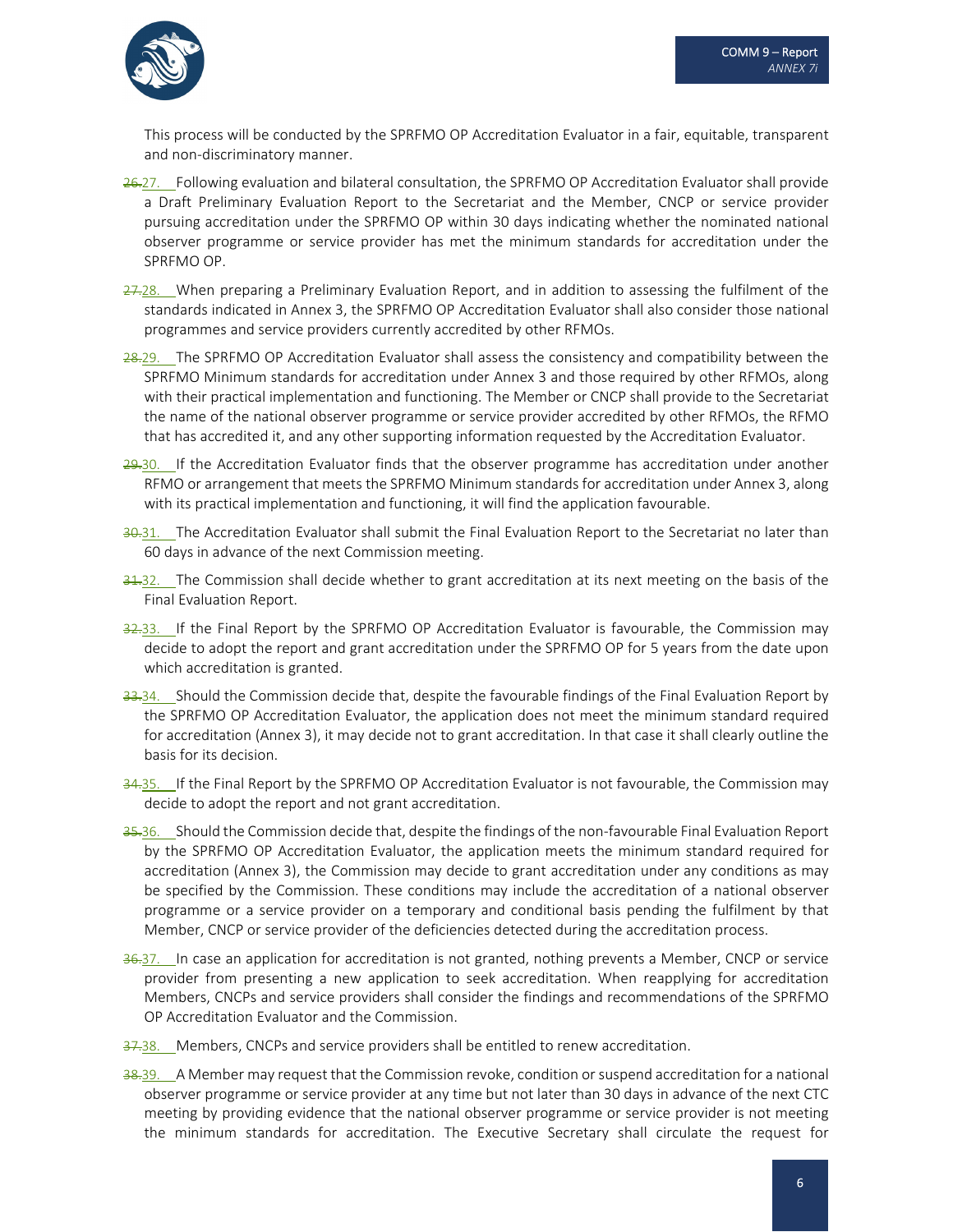

revocation, condition or suspension to Members as soon as possible but no later than 15 days after the request is received, and the SPRFMO OP Accreditation Evaluator shall be asked to advise the CTC on the matter no later than 20 days after the request was circulated.

- 39.40. The CTC shall assess the request to revoke, condition or suspend an accreditation and the information provided at its next annual meeting, as well as any information provided by other Members, and may provide recommendations to the Commission. The Commission shall consider the CTC's recommendations and the request to revoke suspend or condition accreditation at its next annual meeting.
- 40.41. The Secretariat shall publicise the name of all observer programmes accredited under the SPRFMO OP, together with relevant contact details, on the SPRFMO website and shall include a list of all national observer programmes or service providers accredited under the SPRFMO OP in the annual OP Implementation Report described in paragraph 45.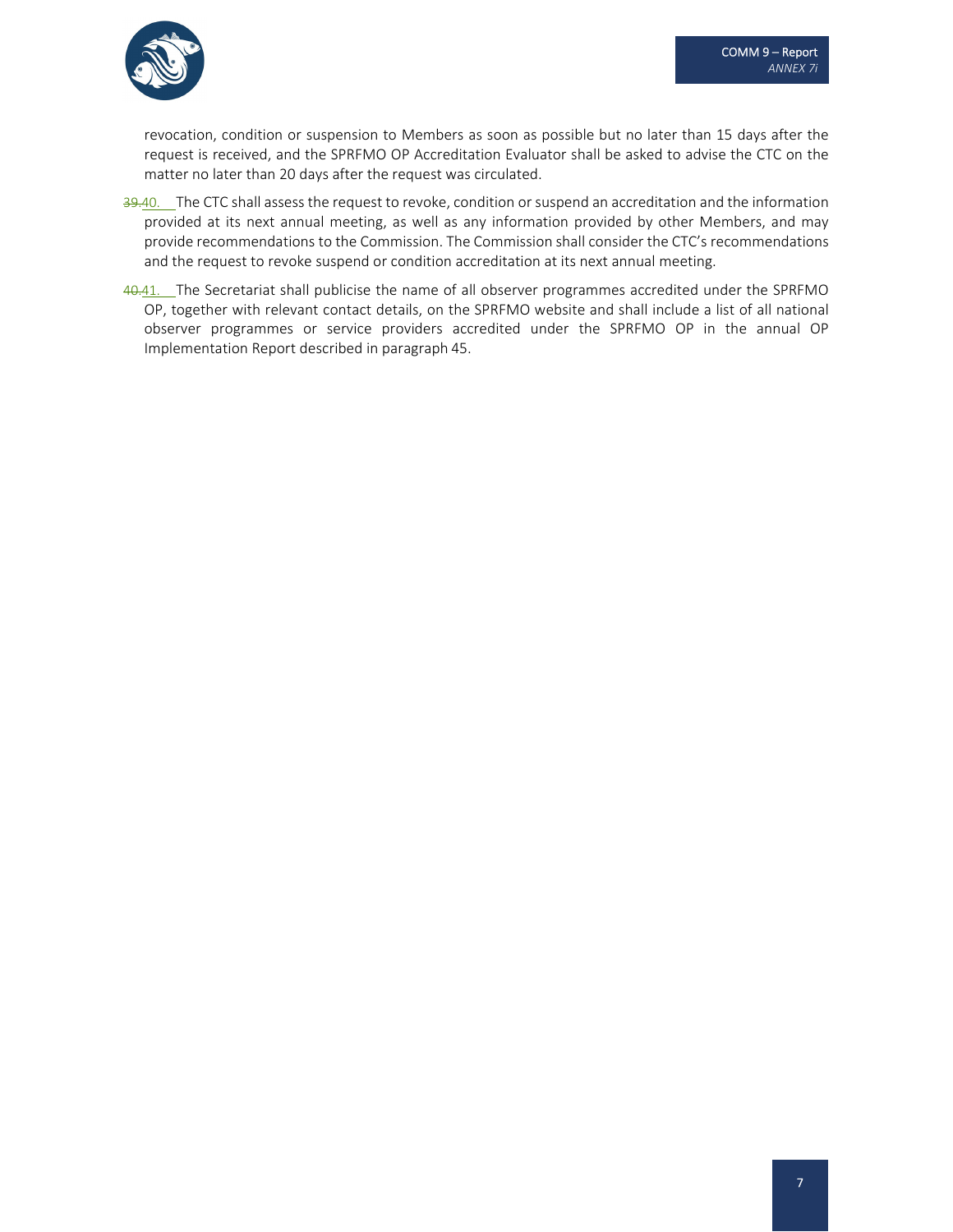

## Data Collection

- $41.42$ . Members and CNCPs shall ensure that observers deployed on vessels flying their flag, and, where applicable, complementary means of collecting data and information, collect and provide the information specified in Annex 7 of CMM 02-2020 (Data Standards) in the manner set forth in that CMM and shall also provide relevant observer information required under any other CMM.
- 42.43. Nothing in this CMM shall prevent Members and CNCPs from taking additional actions related to data collection compatible with this measure.

## Reporting

- 43.44. Members and CNCPs shall include a brief overview of the national observer programmes or service providers covering its fishing activity as a component of the Annual National Reports submitted by Members and CNCPs to the SC and developed in accordance with the "Guidelines for Annual National Reports to the SPRFMO Scientific Committee".
- 44.45. The Secretariat shall prepare a report on the implementation of the SPRFMO OP for presentation at each annual meeting of the CTC, using information from annual reports, observer data, and all other suitably documented and relevant information in its possession. The SPRFMO OP Implementation Report will address, *inter alia*: (1) information on problems that have been encountered; (2) recommendations for improving current standards and practices; (3) developments in observer programmes and observational methods; (4) constraints to accreditation and (5) in general any identifiable problem or obstacle in fulfilling the objectives and purpose of this CMM as outlined in paragraphs 1 and 2.
- 45.46. The SPRFMO OP Implementation Report shall be distributed to Members and CNCPs 30 days prior to each annual CTC meeting.
- 46.47. The CTC shall review the recommendations delivered by the SPRFMO OP Implementation Report and provide advice to the Commission thereon, including proposed actions to be taken.
- 47.48. The Secretariat shall make available observer data to the SC, at its request. Data confidentiality shall be maintained as set forth in procedures specified in Paragraph 6 of CMM 02‐2020 (Data Standards) and in any other data procedures that may be adopted by the Commission.

#### Review

- 48.49. The CTC shall review the implementation and effectiveness of this CMM at least every five years, including the observer safety requirements, the applicability of the SPRFMO OP to other fishing vessels and any additional requirements as necessary to meet the objectives of both Article 28 of the Convention and this CMM.
- 49.50. The SC shall periodically review and provide advice on the appropriate level of observer coverage needed in each fishery to meet data needs.
- 50.51. Should the SC recommend that a change in coverage or research priorities for specific fisheries is needed, the revised coverage levels, if adopted by the Commission, will be specified in the relevant fishery CMMs.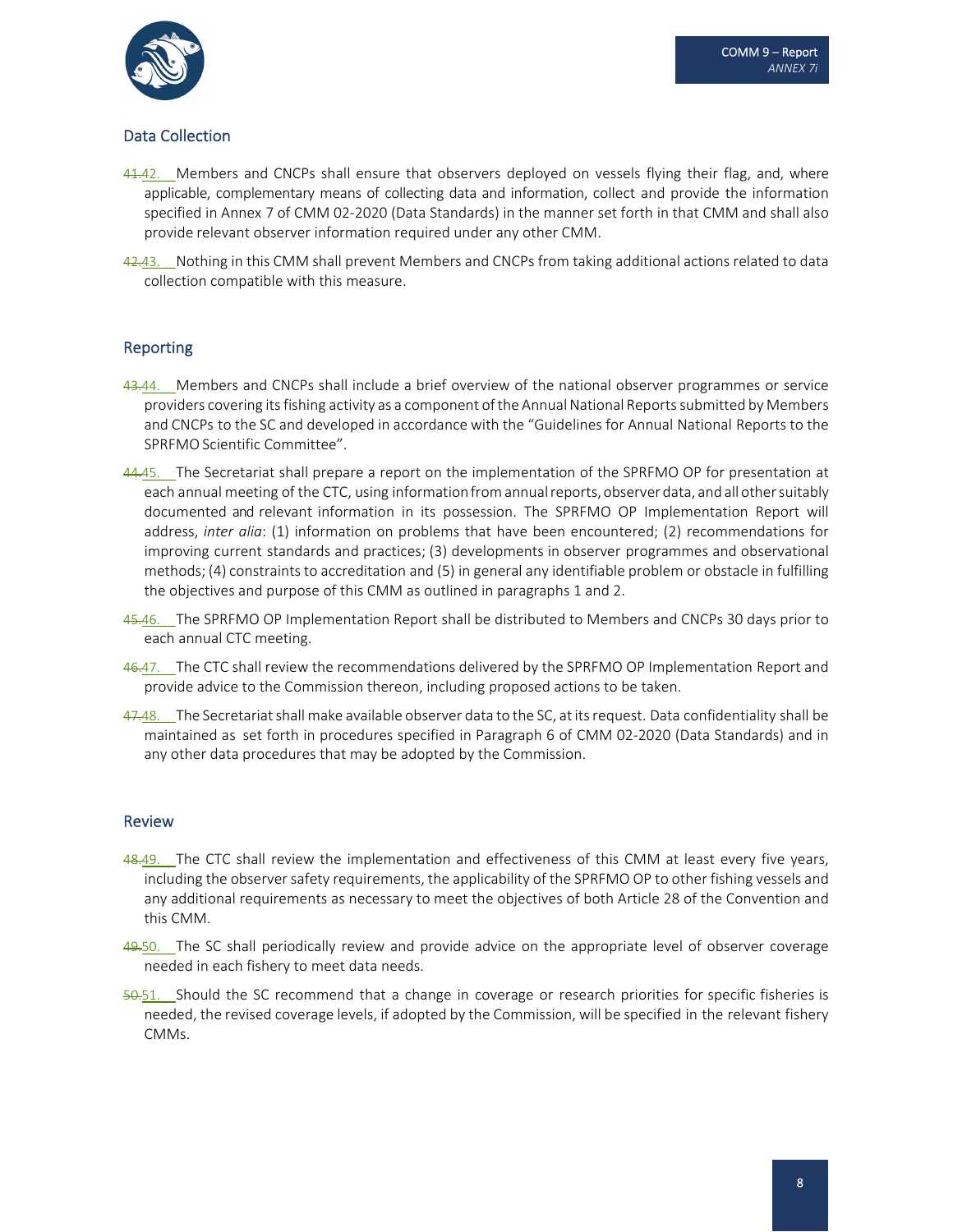

## Entry into Force

- 51-52. This CMM shall enter into force 120 days after the conclusion of the Commission's 2019 Annual Meeting.
- 52.53. Members and CNCPs may continue using their own non-accredited national observer programme or service provider to meet observer coverage requirements until 31 December 2023. From 1 January 2024 Members and CNCPs shall only deploy observers from national observer programmes or service providers accredited under the SPRFMO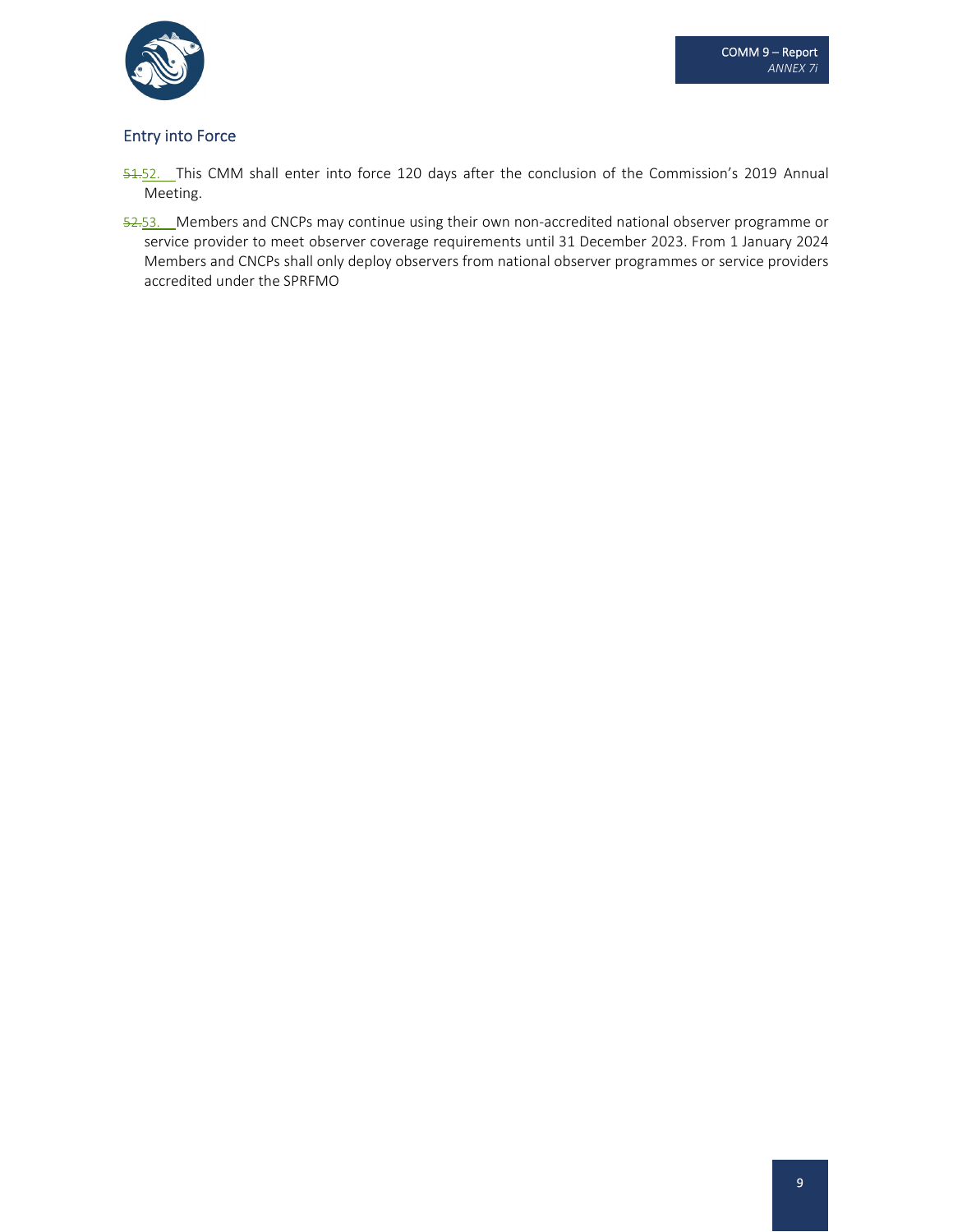

## ANNEX 1 Minimum Standards for Observers

## Observer Rights

In fulfilling their tasks and duties, observers shall have the following rights:

- a) Freedom to carry out their duties without being assaulted, obstructed, delayed, intimidated or interfered with;
- b) Access to and use of all facilities and equipment of the vessel necessary to carry out the observer's duties, including but not limited to full accessto the bridge, catch before being sorted, processed catch and any bycatch on board, as well as areas which may be used to hold, process, weigh, and store fish, as safety permits;
- c) Access to the vessel's records, including logbooks, vessel diagrams and documentation for reviewing records, assessment and copying, as well as access to navigational equipment, charts, and other information related to fishing activities;
- d) Access to and use of communications equipment and personnel, upon request, for entry, transmission, and reception of work‐related data or information;
- e) Reasonable use of the communication equipment on board to communicate with the observer programme on land at any time including emergencies;
- f) Access to additional equipment, if present, to facilitate the work of the observer while on board the vessel, such as high‐powered binoculars, electronic means of communication, freezer to store specimens, scales, et cetera;
- g) Safe access to the working deck or hauling station, during net or line retrieval and access to specimens on deck (alive or dead) in order to collect samples;
- h) Unrestricted access to food, accommodation and sanitary facilities of a standard equivalent to those normally available to an officer on board the vessel as well as medical facilities that meet international maritime standards;
- i) Access to verify safety equipment on board (through a safety orientation tour provided by officers or crew) before the vessel leaves the dock;
- j) Unrestrained permission to record any pertinent information relevant for scientific purposes and data collection;
- k) A designated contact or supervisor on land to communicate with at any time while at sea;
- l) To refuse deployment on board a fishing vessel for justified reasons, including where safety issues have been identified. The national observer programme or service provider shall ensure that the reasons for such refusal are documented and a copy of such document is provided to the SPRFMO Secretariat, which will forward it to the flag State of the vessel;
- m) The ability to communicate at any time the occurrence of safety issues to the vessel captain, national observer programme, service provider, the Secretariat, and flag State, as appropriate;
- n) Upon request by the observer, receiving reasonable assistance by the crew to perform their duties including, among others, sampling, handling large specimens, releasing incidental specimens and measurements;
- o) Privacy in the observer's personal areas;
- p) Not performing duties assigned to the crew, such as gear handling (for fishing purposes), offloading fish, et cetera;
- q) Observer data, records, documents, equipment and belongings will not be accessed, harmed, or destroyed.

Members and CNCPs shall ensure that operators, captains, officers and crew on board vessels flying their flag respect the rights of observers and that a copy of these rights are provided to the crew and/or prominently displayed.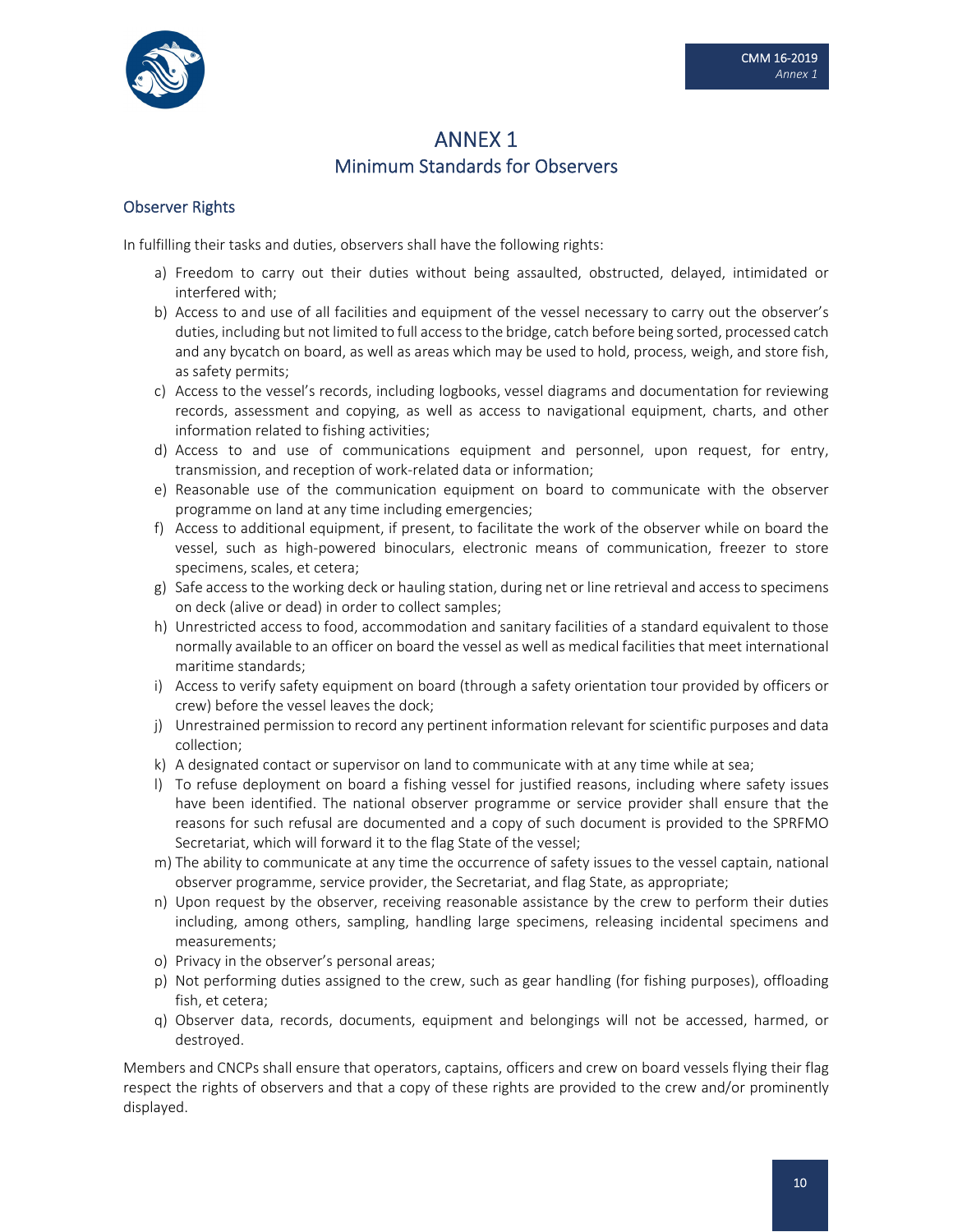

### Observer duties

The duties of observers include:

- a) Carrying complete and valid documents before boarding the vessel, including, when relevant, identification documents, passport, visas, and certificates of at sea security training;
- b) Submitting copies of the documents indicated above to the programme managers of the national observer programme or service provider, as required;
- c) Maintaining independence and impartiality at all times while on duty;
- d) Complying with the laws and regulations of the Member or CNCP whose flag the vessel is flying, as applicable;
- e) Respecting the hierarchy and general rules of behaviour that apply to the vessel personnel;
- f) Performing duties in a manner that does not unduly interfere with the operations of the vessel and while carrying out their functions giving due consideration to the operational requirements of the vessel and communicating regularly with the captain or master of the vessel;
- g) Being familiar with the emergency procedures aboard the vessel, including the locations of life rafts, fire extinguishers, and first aid kits, and participating regularly in emergency drills for which the observer has received training;
- h) Communicating regularly with the vessel captain on relevant observer issues and duties;
- i) Refraining from actions that could negatively affect the image of the SPRFMO OP;
- j) Adhering to any required codes of conduct for observers, including any applicable laws and procedures;
- k) Communicating as regularly as is required with the programme managers and/or national programme coordinator on land;
- l) Complying with any SPRFMO CMMs whose provisions are directly applicable to observers;
- m) Respect the privacy in the captain and crew areas.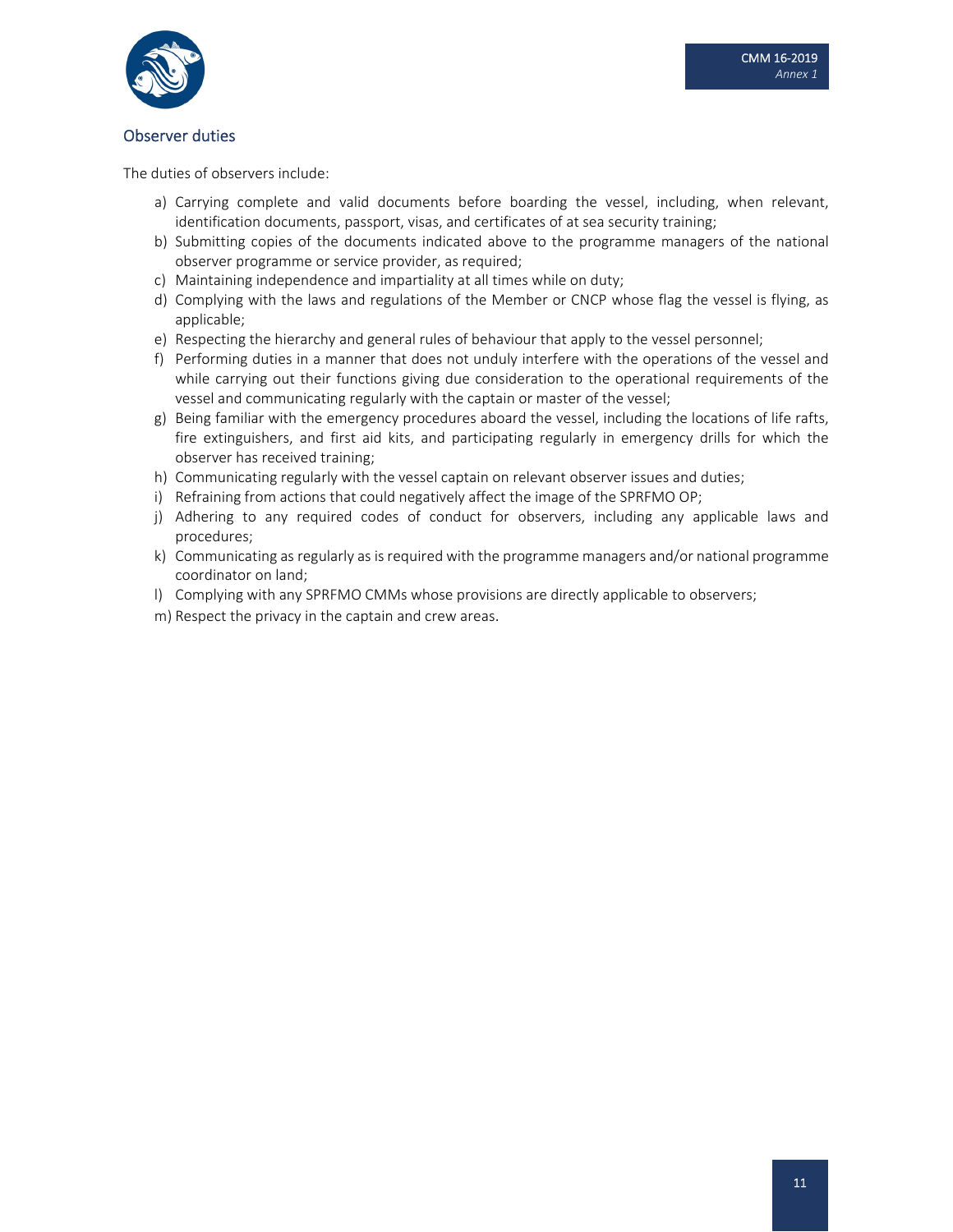

## ANNEX 2 Duties of Vessel Operators, Captain, Officers and Crew

Members and CNCPs shall ensure that vessel operators and captains, officers and crew, as applicable, comply with the following provisions regarding the SPRFMO OP:

## *Rights of Vessel Operators and Captains*

Vessel operators and captains shall have the following rights:

- a) To agree to the timing and placement, when required to take on board one or more observers;
- b) To conduct operations of the vessel without undue interference due to the observer's presence and performance of the observer's duties;
- c) To assign, at his or her discretion, a vessel crew member to accompany the observer when the observer is carrying out duties in hazardous areas;
- d) To be timely notified by the observer provider on completion of the observer's trip of any comments regarding the vessel operations. The captain shall have the opportunity to review and comment on the observer's report and shall have the right to include additional information deemed relevant or a personal statement.

## *Duties of Vessel Operators and Captains*

Vessel operators and captains shall have the following duties:

- a) Accept on board the vessel one or more persons identified as observers by the SPRFMO OP when required by the Member or CNCP to which the vessel is flagged;
- b) Ensure the vessel crew is properly briefed and does not assault, harass, obstruct, resist, intimidate, influence, or interfere with the SPRFMO OP observer or impede or delay the observer in the performance of duties;
- c) If required by a SPRFMO CMM, as a complementary monitoring tool, install and maintain functioning electronic monitoring systems or devices throughout the selected fishing trips;
- d) Ensure the observer has access to the catch before any sorting, grading or other separation of the components of the catch are made;
- e) Ensure that vessels operating in the Convention Area include adequate space for the observer to conduct bycatch sampling or other sampling as needed, in a safe manner that limits interference with vessel operations, with a dedicated sample station and other equipment such as scales;
- f) Maintain a safe and clean sampling station to be used by the observer;
- g) Not alter the sampling station during an observed trip without consultation with the observer and subsequent notification to the Member or CNCP in control of the vessel;
- h) Inform the crew regarding the timing and objectives of the SPRFMO OP and schedule for observer boarding, as well as their responsibilities when an observer from the SPRFMO OP boards the vessel;
- i) Assist the SPRFMO OP observer to safely embark and disembark the vessel at an agreed upon place and time;
- j) Allow and assist the SPRFMO OP observer to carry out all duties safely and ensure the observer is not unduly obstructed in the execution of duties unless there is a safety issue that requires intervention;
- k) Allow and assist the SPRFMO OP observer to remove and store samples from the catch and allow the observer access to stored specimens;
- l) Provide the observer, while on board the vessel, at no expense to the observer, national programme or service provider, with food, accommodation, adequate sanitary amenities and medical facilities of a standard equivalent to those normally available to an officer on board the vessel according to generally accepted international standards;
- m) Allow and assist full access to and use of all facilities and equipment of the vessel that is necessary for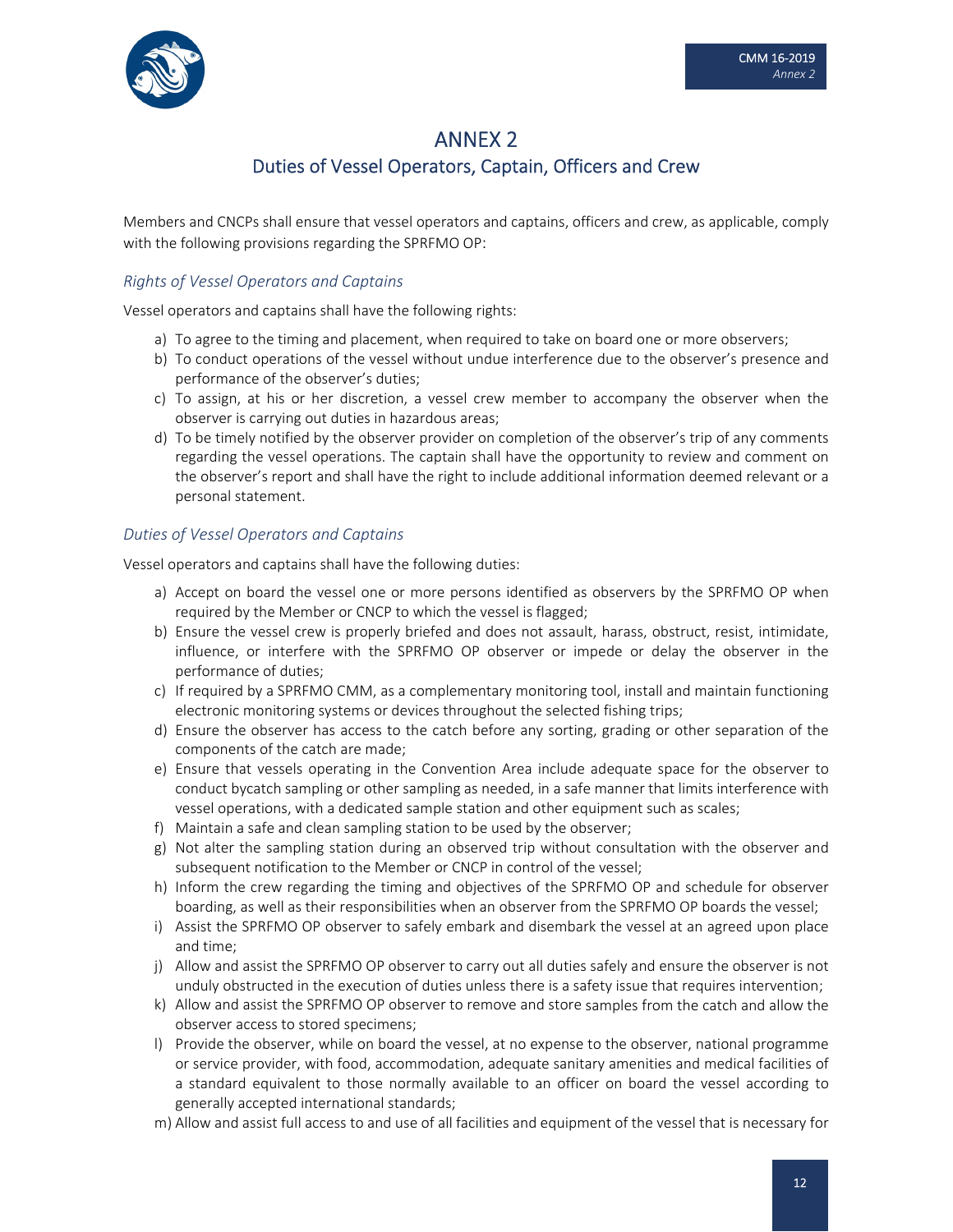the observer to carry out his or her duties, including but not limited to full access to the bridge, catch before being sorted, processed catch and any bycatch on board, as well as areas which may be used to hold, process, weigh and store fish;

- n) Follow an established mechanism, if adopted by the Commission, for solving conflicts that would complement the established dispute settlement processes provided by observer programmes and providers;
- o) Cooperate with the observer when the observer is sampling the catch;
- p) Provide notice to the observer at least fifteen (15) minutes before fishing gear hauling or setting procedures, unless the observer specifically requests not to be notified;
- q) Provide adequate space to the observer in the bridge or other designated area for clerical work, as well as adequate space on deck or the factory to perform the observer's duties;
- r) Provide personal protective equipment, and, where appropriate, an immersion suit;
- s) Provide to the observer timely medical attention in case of physical or psychological illness or injury;
- t) Develop and maintain an emergency action plan (EAP) regarding observer safety.

## *Safety Orientation Briefing*

Vessel captains or a crew member designated by the captain shall provide the observer with a safety orientation briefing at the time of boarding the vessel and before it leaves the dock. The orientation briefing shall include:

- a) Safety documentation of the vessel;
- b) Location of life rafts, raft capacities, observer's assignment, expiration, installation, and any other relevant safety related information;
- c) Location and instructions for use of emergency radio beacons indicating position in case of an emergency;
- d) Location of immersion suits and personal floating devices, their accessibility, and the quantities for everyone onboard;
- e) Location of flares, types, numbers, and expiration dates;
- f) Location and number of fire extinguishers, expiration dates, accessibility, et cetera;
- g) Location of life rings;
- h) Procedures in case of emergencies and essential actions of the observer during each type of emergency, such as a fire on board, recovering a person overboard, et cetera;
- i) Location of first aid materials and familiarity with crew members in charge of first aid;
- j) Location of radios, procedures for making an emergency call, and how to operate a radio during a call;
- k) Safety drills;
- l) Safe places to work on deck and safety equipment required;
- m) Procedures in case of illness or accident of the observer or any other crew member.

## *Procedure in the Event of an Emergency*

If a SPRFMO observer dies, is missing or presumed fallen overboard, the Member whose flag the vessel is flying shall ensure that the fishing vessel:

- a) Immediately ceases all fishing operations;
- b) Immediately commences search and rescue if the observer is missing or presumed fallen overboard, and searches for at least 72 hours, unless the observer is found sooner, or unless instructed by the Member whose flag the vessel is flying to continue searching;
- c) Immediately notifies the Member whose flag the vessel is flying;
- d) Immediately notifies the Member or observer provider to whom the SPRFMO OP observer belongs, if applicable;
- e) Immediately alerts other vessels in the vicinity by using all available means of communication;
- f) Cooperates fully in any search and rescue operation;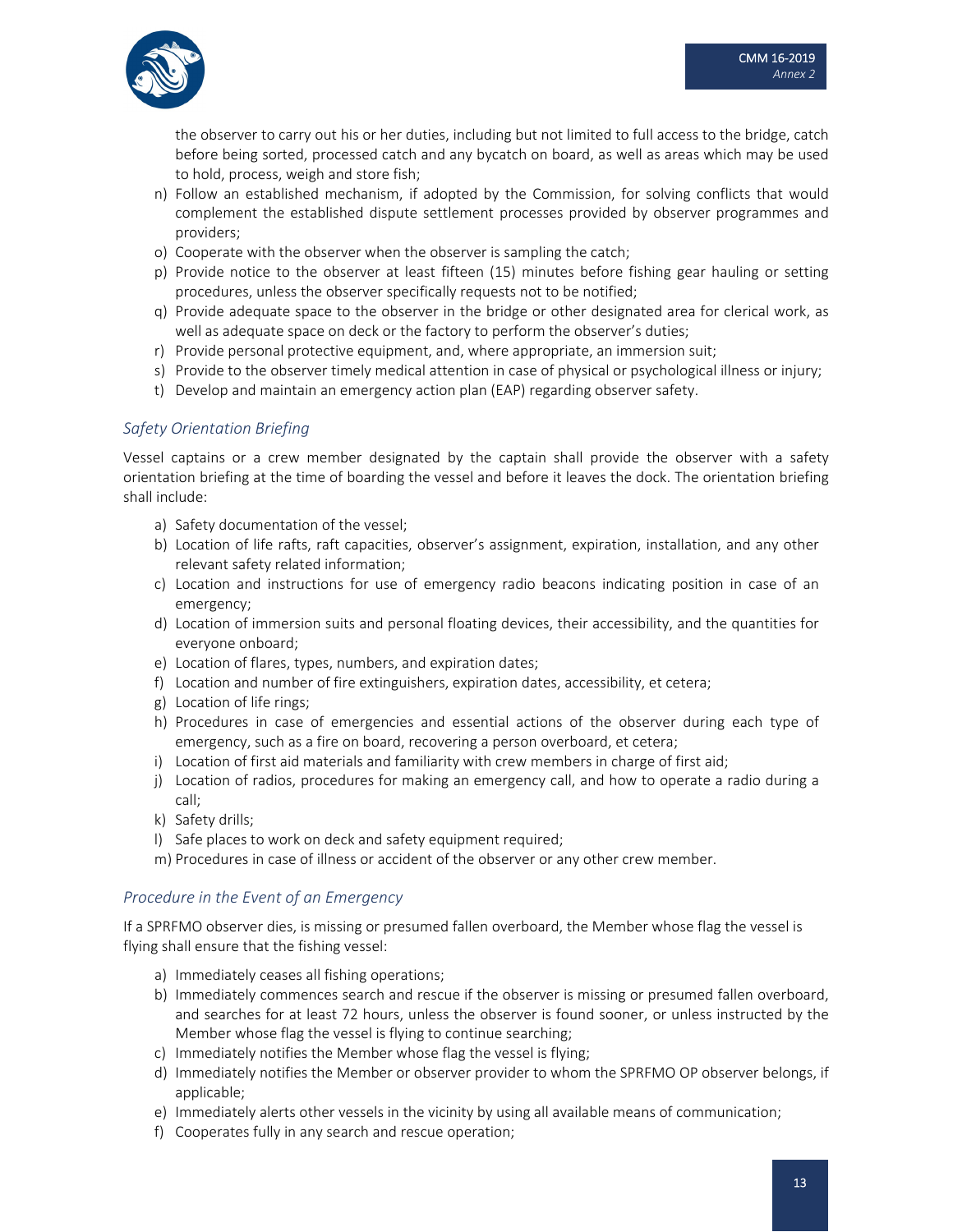

- g) Whether or not the search is successful, return the vessels for further investigation to the nearest port, as agreed by the Member whose flag the vessel is flying and the national observer programme or service provider;
- h) Provides the report to the observer providers and appropriate authorities on the incident; and
- i) Cooperates fully in any and all official investigations, and preserves any potential evidence and the personal effects and quarters of the deceased or missing observers.

Flag States shall take and implement all steps, as a matter of due diligence, to prevent incidents causing serious harm or death to observers on board vessels flying their flag, and to sanction or punish those involved, including through criminal investigation and prosecution. The flag State and other Members and CNCPs shall cooperate to that end.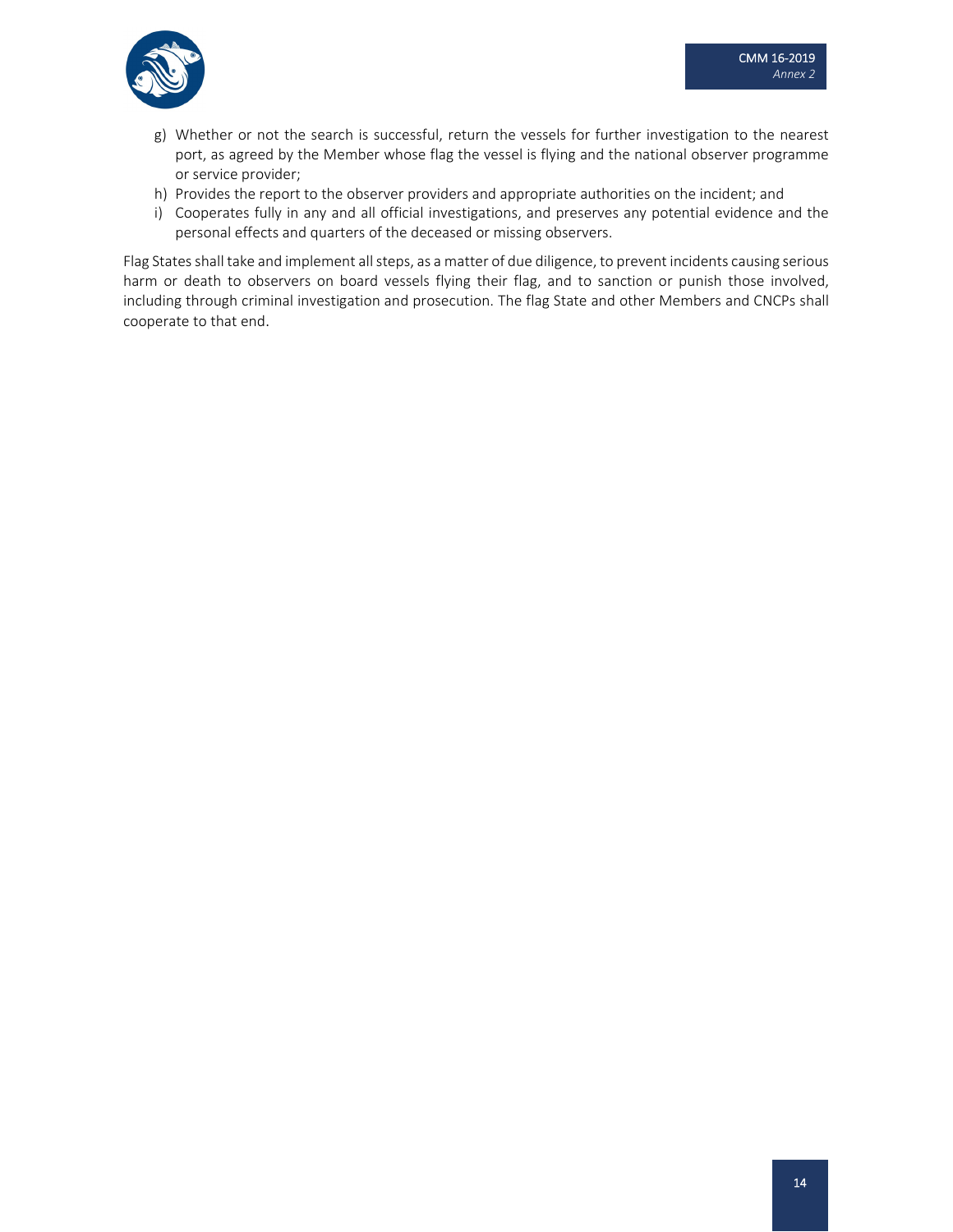

## ANNEX 3

## Minimum Standards for Accreditation Under the SPRFMO OP

This Annex contains the Commission's minimum standards for accreditation under the SPRFMO OP. In accordance with paragraphs 27 and 31 of this CMM, the OP Accreditation Evaluator shall assess and decide all applications against these standards.

## Impartiality, Independence and Integrity

- 1. National observer programmes and service providers shall only deploy independent and impartial observers. This means that neither the national observer programme or service provider, as the case requires, nor the individual observers, have a direct financial interest, ownership or business links with vessels, processors, agents and retailers involved in the catching, taking, harvesting, transporting, processing or selling of fish or fish products.
- 2. The national programme or service provider, and the individual observers:
	- a) Shall not have a direct financial interest, other than the provision of observerservices, in the fisheries under the purview of the Commission, including, but not limited to: i) any ownership, mortgage holder, or other secured interest in a vessel or processor involved in the catching, taking, harvesting or processing of fish; ii) any business selling supplies or services to any vessel or processor in the fishery; iii) any business purchasing raw or processed products from any vessel or processor in the fishery;
	- b) Shall not solicit or accept, directly or indirectly, any gratuity, gift, favour, entertainment, inordinate accommodation, loan or anything of monetary value from anyone who either conducts activities that are regulated by a Member or CNCP connected with its services or the Commission, or has interests that may be substantially affected by the performance or non‐performance of the observer's official duties;
	- c) Shall not serve as an observer on any vessel or at any processors owned or operated by a person who previously employed the observer in another capacity within the last three years (e.g., as a crew member); and,
	- d) Shall not solicit or accept employment as a crew member or an employee of a vessel or processor while employed by a national observer programme or service provider.

#### Observer Qualifications

The qualification of individual observers is the responsibility of national observer programmes or service providers. The national observer programme or service provider shall demonstrate that observers that are recruited into their programme have relevant education or technical training and/or experience for the fleets concerned; ability to meet the observer duties described in this annex; no record of convictions calling into question the integrity of the observer or indicating a propensity towards violence; and the ability to obtain all necessary documentation, including passports and visas.

## Observer Training

National observer programmes or service providers shall demonstrate that observers are adequately trained before their deployment. Training shall include the following:

- 1. The relationship between fisheries science and fisheries management and the importance of data collection in this context;
- 2. The relevant provisions of the Convention and SPRFMO CMMs relevant to the functions and duties of observers;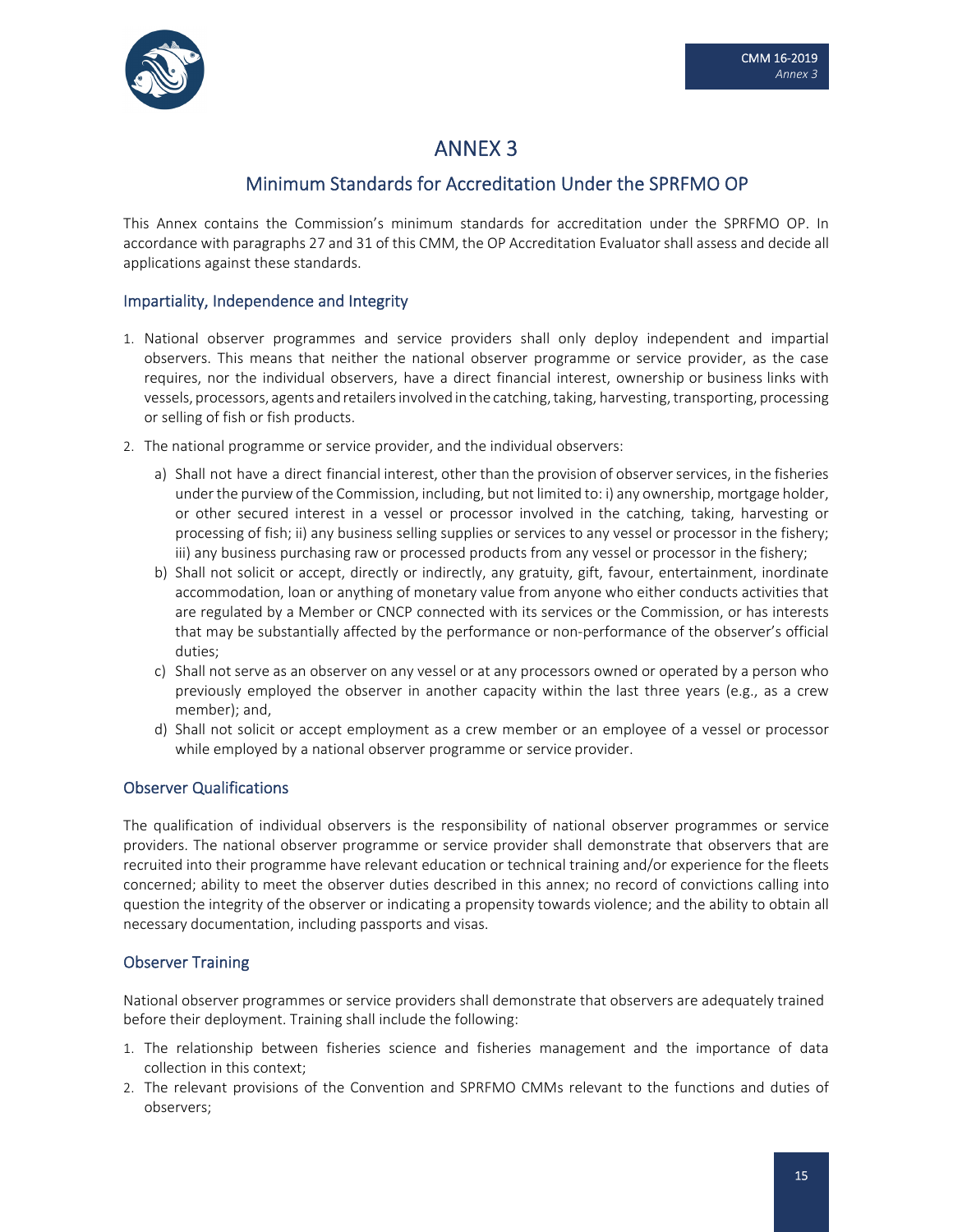

- 3. Importance of observer programmes, including understanding the duties, rights, authority and responsibilities of observers;
- 4. Safety at sea, including emergencies at sea, donning survival suits, use of safety equipment, use of radios, survival at sea, management of conflicts, and cold‐water survival;
- 5. First aid training, appropriate to working at-sea or in remote situations;
- 6. Species identification and record of species encountered at sea, including target and non-target species, protected species, seabirds, marine mammals, sea turtles, invertebrates indicating vulnerable marine ecosystems, et cetera;
- 7. Knowledge of the different types and functioning of bycatch mitigation devicesrequired by SPRFMO CMMs;
- 8. Safe handling protocols to rehabilitate and release seabirds, marine mammals and sea turtles;
- 9. Fishing vessel and fishing gear types relevant to SPRFMO;
- 10. Techniques and procedures for estimating catch and species composition;
- 11.Use and maintenance of sampling equipment including scales, callipers, et cetera;
- 12. Sampling methodologies at sea, i.e., fish sampling, fish sexing, measuring and weighing techniques, specimen collection and storage, and sampling methodologies;
- 13.Understand potential biases in sampling, how they arise and how they could be avoided;
- 14. Preservation of samples for analysis;
- 15.Data collection codes and data collection formats;
- 16. Familiarity with catch logbooks and recordkeeping requirements to aid observers' collection of data as required under SPRFMO CMMs;
- 17.Use of digital recorders or electronic notebooks;
- 18. Electronic equipment used for observer work and understanding their operation;
- 19.Use of electronic monitoring systems as a complement to their work, when applicable;
- 20. Verbal debriefing and report writing;
- 21. Training on relevant aspects of the International Convention for the Prevention of Pollution from Ships (MARPOL).

Refresher training should be ongoing dependent on the qualification requirements. Relevant updates to CMMs and observer requirements should be communicated to observers before each deployment as part of the briefing process, for example in an updated manual.

#### Observer Trainers

National programmes or service providers shall demonstrate that observer trainers have the appropriate skills and have been authorised by that national programme or service provider to train observers.

#### Briefing and Debriefing

National observer programmes or service providers shall demonstrate that there are systems for briefing and debriefing observers and communicating at any time with vessel captains. The briefing and debriefing process shall be conducted by properly trained personnel and shall ensure that observers and vessel captains clearly understand their respective roles and duties.

#### Data Validation Process

National observer programmes or service providers shall demonstrate that they have in place an observer data validation process in place. The data validation process shall be conducted by properly trained personnel and shall ensure that data and information collected by an observer are checked for discrepancies or inaccuracies that are corrected before the information is entered into a database or used for analysis. This includes ensuring that the national observer programme or service provider has in place a mechanism to receive data, reports and any other relevant information from an observer in such a way that prevents interference in that data from other sources. The data validation process shall ensure that the data meet the following standards: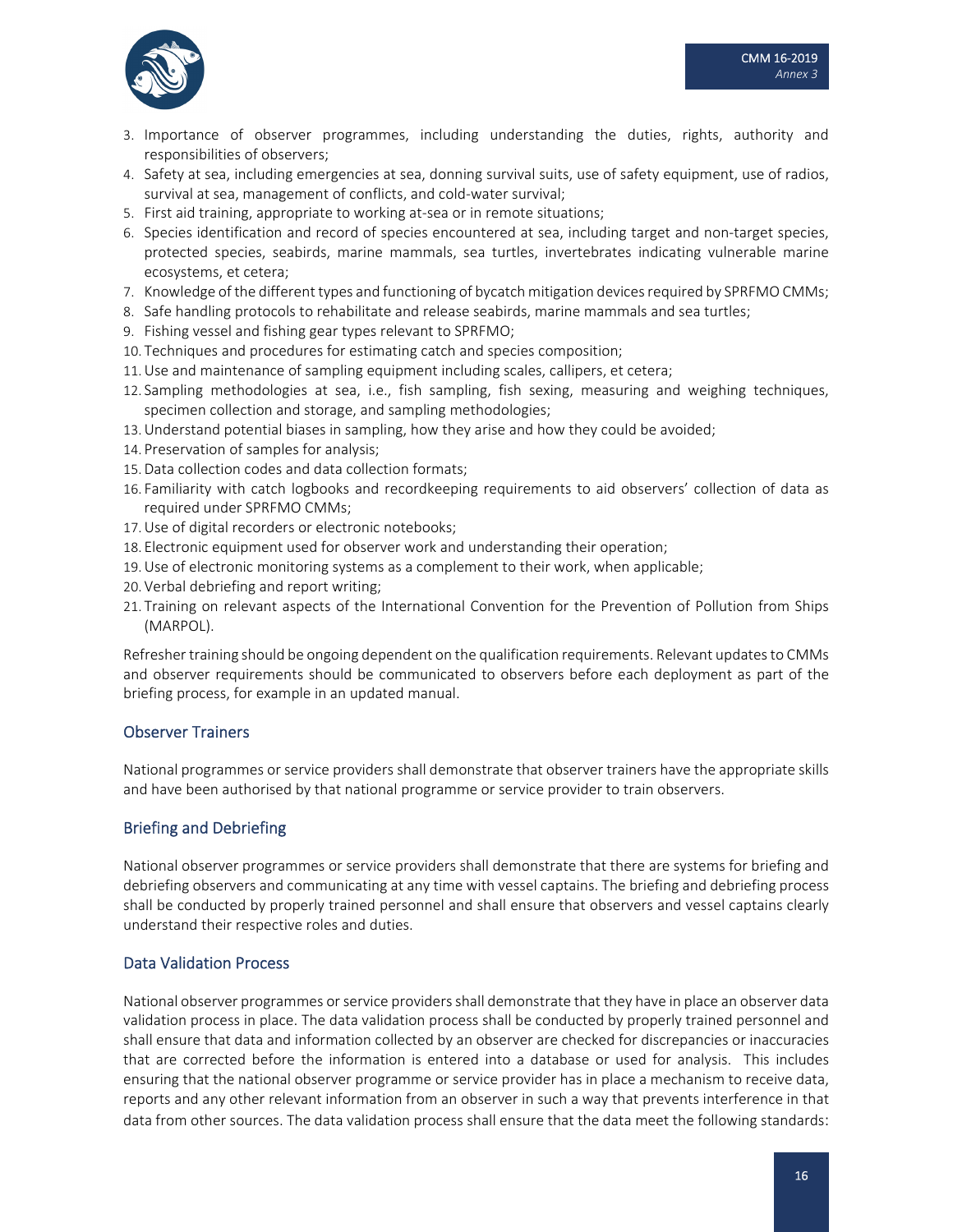- a) A mechanism that allows scientific data to be stored and transferred to the national observer programme (or service provider) in a secure and confidential manner.
- b) Vessel information uniquely identifies the actual vessel from which the fishing occurred;
- c) Dates and times of fishing effort are included and internally consistent (for example an end time should be after a start time);
- d) Location of fishing is included and valid (for example, logical latitude/longitude combinations), internally consistent and entered in the correct units;
- e) Effort data allows quantification of the amount of effort invested by the vessel, appropriate to the fishing method used, which is also identified;
- f) Catch information identifies the fishery resource (to the species level where possible) and the quantity of that species retained or discarded. If used, species codes are accurate;
- g) Where biological or length information is collected for a fish, it is directly linked to the effort in which it was caught – including date and time, location, and fishing method information, and includes the methodology of data collection;
- h) If the observer programme extends to transhipment and/or landings, then the amount and species of fishery resources transhipped/landed is quantified and recorded according to a standard methodology;
- i) Interaction data involving marine mammals, seabirds, reptiles and/or other species of concern identifies the individual species (where possible), the number of animals, fate (retained or released/discarded), life status if released (vigorous, alive, lethargic, dead), and the type of interaction (hook/line entanglement/warpstrike/net capture/other).

## Observer Identification Cards

National observer programmes or service providers shall provide observers with identification cards that include the full name of the observer, date of issue and expiration, the name of the national observer programme or service provider, a unique identifying number (if issued by the national observer programme or service provider) a passport style photo of the observer, an emergency phone number.

#### Coordinating Observer Placements and Observer Deployments

National observer programmes or service providers shall demonstrate responsibility and capacity for the timely deployment of observers and will ensure that the selected observer receives all possible assistance during the entire length of their placements.

National observer programmes or service providers shall have in place a protocol to replace an observer if the observer becomes unable to perform their duties.

National observer programmes or service providers shall also seek, to the extent possible, to avoid deploying a single observer on multiple consecutive trips on the same vessel.

It is the responsibility of a national observer programme or service provider to administer observer placements, to maintain the independence and impartiality of observers as described in this measure and ensure that all placements are administratively finalised as soon as practicable after the observers return to port. The national observer programme or service provider is expected to communicate with the observer regarding upcoming deployments, coordinate observer travel, and provide the necessary suppliesfor observer duties.

#### Observer Safety Equipment

National observer programmes or service providers must demonstrate that observers are provided with appropriate equipment, including safety equipment, which is in good working order, routinely checked and renewed to carry out their duties on board a vessel. Essential equipment includes a lifejacket, independent two‐way communication device capable of sending and receiving voice or text communications, personal